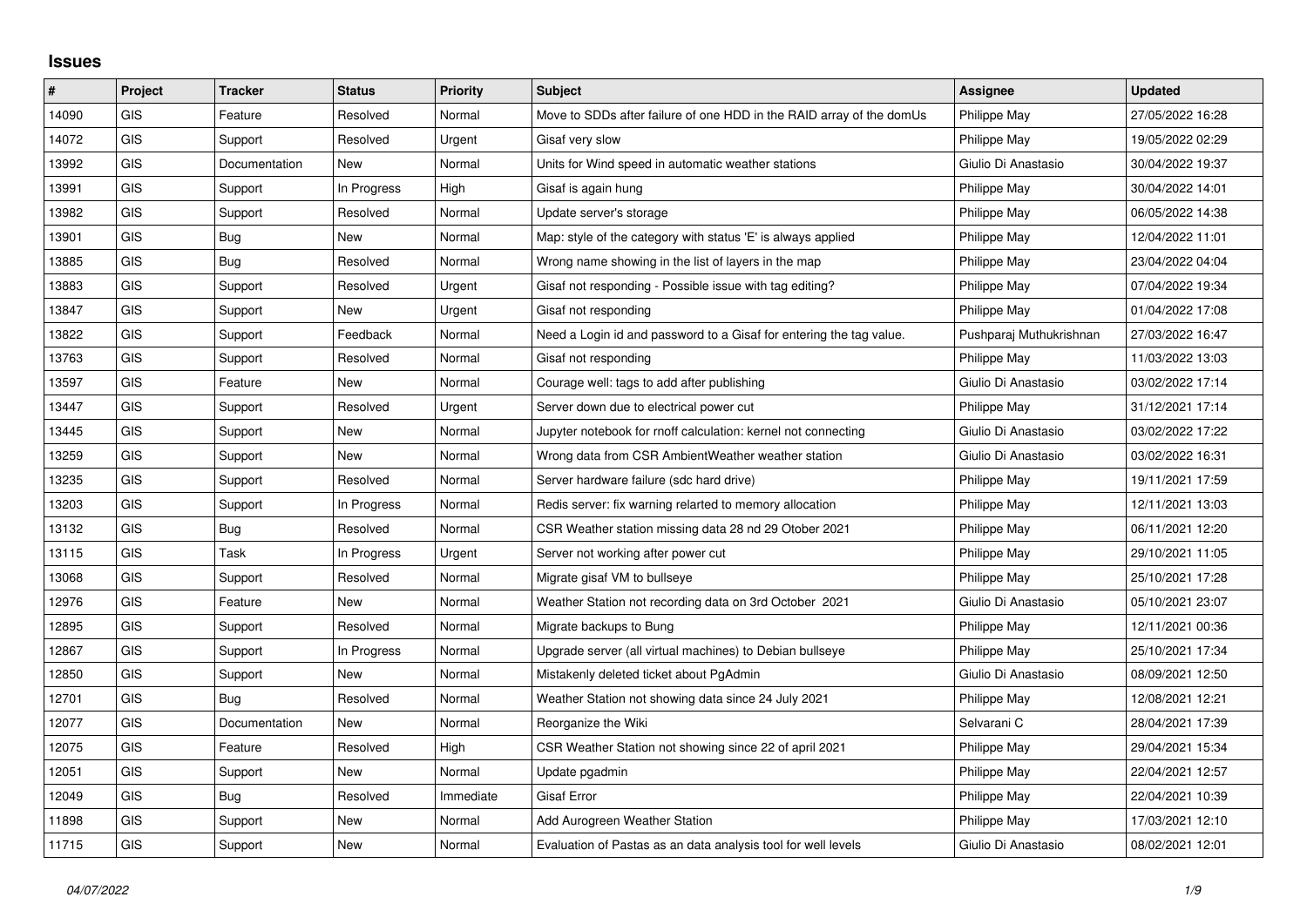| #     | Project    | <b>Tracker</b> | <b>Status</b> | <b>Priority</b> | Subject                                                                                                              | <b>Assignee</b>     | <b>Updated</b>   |
|-------|------------|----------------|---------------|-----------------|----------------------------------------------------------------------------------------------------------------------|---------------------|------------------|
| 11685 | <b>GIS</b> | Documentation  | New           | Normal          | Daily resampling of rainfall in CSR Weather Station - How is it calculated                                           | Giulio Di Anastasio | 04/02/2021 11:14 |
| 11506 | <b>GIS</b> | Documentation  | New           | Normal          | Article on wells levels graphs                                                                                       | Philippe May        | 21/12/2020 16:41 |
| 11497 | GIS        | Support        | New           | Normal          | Add log book information to raingauges, etc                                                                          | Giulio Di Anastasio | 21/12/2020 14:54 |
| 11486 | GIS        | Feature        | New           | Normal          | Button Labels for wells details                                                                                      | Philippe May        | 21/12/2020 10:26 |
| 11448 | <b>GIS</b> | Documentation  | New           | High            | Meaning of colors for wells in the map                                                                               | Giulio Di Anastasio | 10/12/2020 11:34 |
| 11329 | <b>GIS</b> | Feature        | New           | Normal          | <b>Boundary Stones Updation</b>                                                                                      | Giulio Di Anastasio | 12/11/2020 18:03 |
| 10862 | GIS        | <b>Bug</b>     | New           | Normal          | Fix the issues resulted from import point bug                                                                        | <b>Philippe May</b> | 05/09/2020 15:11 |
| 10733 | GIS        | Documentation  | New           | Normal          | Tags retained when the same geometry is replaced                                                                     |                     | 04/08/2020 16:16 |
| 10693 | GIS        | Support        | Resolved      | Normal          | Wrong geometry type for category R54                                                                                 | Philippe May        | 30/07/2020 12:00 |
| 10323 | <b>GIS</b> | <b>Bug</b>     | Resolved      | Normal          | Survey points from Eric Chacra: misc issues                                                                          | Philippe May        | 03/08/2020 13:11 |
| 10322 | <b>GIS</b> | Support        | New           | Normal          | Resume the basket imports, and review of the new admin baskets                                                       | Giulio Di Anastasio | 11/06/2020 17:17 |
| 10291 | GIS        | Support        | In Progress   | Normal          | Vacuum DB at reboot                                                                                                  | Philippe May        | 29/10/2021 11:44 |
| 10196 | <b>GIS</b> | Documentation  | New           | Normal          | Reconciliation of points in tables not at raw level. (Polygon, Line)                                                 | Giulio Di Anastasio | 26/05/2020 14:37 |
| 10170 | <b>GIS</b> | Bug            | New           | Normal          | Fix logout                                                                                                           |                     | 23/05/2020 16:48 |
| 10153 | <b>GIS</b> | Support        | Resolved      | Normal          | Postgis access for Selvarani in QGis                                                                                 | Philippe May        | 23/05/2020 12:05 |
| 10151 | <b>GIS</b> | Feature        | Resolved      | Normal          | PG ADMIN installation on server                                                                                      | Philippe May        | 23/05/2020 12:04 |
| 9736  | GIS        | Support        | New           | High            | Enter correct day and time of the measurements of the wells                                                          | Bala Ramachandran   | 18/02/2020 17:23 |
| 9735  | <b>GIS</b> | Documentation  | New           | Normal          | Disciplane farm well: wrong depth                                                                                    | Bala Ramachandran   | 18/02/2020 17:15 |
| 9463  | <b>GIS</b> | Support        | Resolved      | Normal          | Setup a weather station in Kalpana                                                                                   | Philippe May        | 02/11/2021 15:08 |
| 9292  | GIS        | Support        | Resolved      | Normal          | Server upgrade to buster                                                                                             | Philippe May        | 13/11/2019 12:29 |
| 9220  | <b>GIS</b> | Feature        | Resolved      | High            | Setting the daily resampling of weather data starting from 8.30 am                                                   | Philippe May        | 08/01/2020 17:57 |
| 9141  | GIS        | Documentation  | New           | Normal          | AWS water supply data                                                                                                |                     | 16/10/2019 12:52 |
| 9127  | <b>GIS</b> | Task           | Resolved      | Normal          | Cross check                                                                                                          | Bala Ramachandran   | 20/11/2019 12:32 |
| 9119  | <b>GIS</b> | Task           | Resolved      | Normal          | Individual/community well data                                                                                       | Meera Natarajan     | 23/10/2019 11:16 |
| 8787  | GIS        | Support        | New           | Normal          | In Wastless P49 points are in text, we can't able to upload in gsaf                                                  | Giulio Di Anastasio | 13/08/2019 17:10 |
| 8763  | GIS        | <b>Bug</b>     | New           | Normal          | Calculation of Run-off volume and Vegetation classification                                                          |                     | 05/08/2019 11:16 |
| 8762  | GIS        | Documentation  | New           | Normal          | Calculation of Run-off volume and Vegetation classification                                                          |                     | 05/08/2019 17:07 |
| 8746  | GIS        | Task           | New           | Normal          | Updating and Standardizing Symbology and Color for features in the AV<br>Geomatics Portal.                           | Debojyoti Mallick   | 02/08/2019 16:08 |
| 8567  | GIS        | Task           | New           | Normal          | Delaunay 2D and 3D triangulation using catchment points and their<br>elevations                                      | Debojyoti Mallick   | 03/07/2019 11:44 |
| 8504  | GIS        | Support        | Resolved      | Normal          | Clean data from the weather station                                                                                  | Philippe May        | 04/07/2019 17:05 |
| 8486  | GIS        | Task           | In Progress   | Normal          | Understanding how to generate a DSM (Digital Surface Model) or DEM<br>(Digital Elevation Model) using Survey Points. | Debojyoti Mallick   | 03/07/2019 11:44 |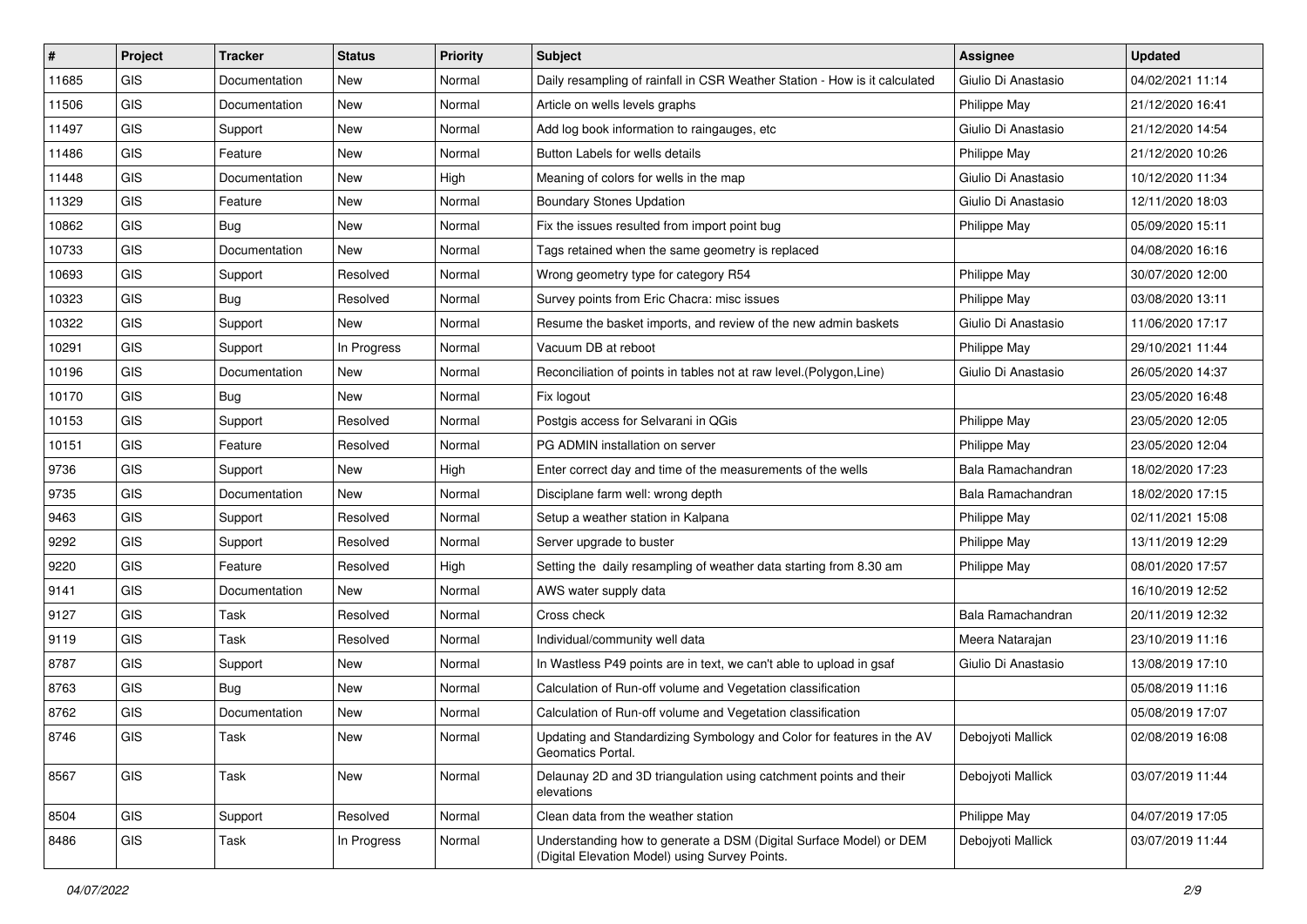| #    | Project                     | <b>Tracker</b> | <b>Status</b> | <b>Priority</b> | Subject                                                                                              | Assignee                | <b>Updated</b>   |
|------|-----------------------------|----------------|---------------|-----------------|------------------------------------------------------------------------------------------------------|-------------------------|------------------|
| 8450 | GIS                         | Support        | Resolved      | Normal          | Unable to Load Jupyter Lab                                                                           | Philippe May            | 10/06/2019 15:52 |
| 8384 | GIS                         | Task           | Feedback      | Normal          | Applying Topology Rules to Basins using QGIS 3.6.*                                                   | Debojyoti Mallick       | 12/06/2019 16:43 |
| 8380 | GIS                         | Task           | Feedback      | Normal          | Understanding Terrain Datasets for vector modelling of DTM using ArcGIS<br>concepts                  | Debojyoti Mallick       | 07/06/2019 10:20 |
| 8303 | <b>GIS</b>                  | Task           | <b>New</b>    | High            | Health check up residential zone (Priority 1 list)                                                   | Meera Natarajan         | 14/05/2019 11:29 |
| 8299 | GIS                         | Task           | Resolved      | High            | Understanding The Things Network Fair Access Policy and Gateway<br>Limitations                       | Debojyoti Mallick       | 27/05/2019 10:28 |
| 8287 | GIS                         | Task           | Resolved      | Normal          | additional information to the template                                                               | Meera Natarajan         | 24/05/2019 16:31 |
| 8262 | GIS                         | Feature        | New           | Normal          | Change points into MISTAKES for updated cycle path and MM fence                                      | Pushparaj Muthukrishnan | 09/05/2019 14:59 |
| 8246 | GIS                         | Support        | Resolved      | Normal          | Server down?                                                                                         | Philippe May            | 06/05/2019 15:45 |
| 8070 | GIS                         | Documentation  | New           | Normal          | TIN based watershed models                                                                           |                         | 10/04/2019 15:31 |
| 8060 | GIS                         | Feature        | Resolved      | Normal          | Compilation of data on wells including elevation and CF (correction Factor)                          | Debojyoti Mallick       | 13/05/2019 15:56 |
| 8016 | <b>GIS</b>                  | Task           | <b>New</b>    | Normal          | Handling Exception in Python Scripts, Logging and Creating and<br>Publishing to a Git Repository     | Debojyoti Mallick       | 03/05/2019 11:14 |
| 7984 | GIS                         | Task           | Resolved      | Normal          | Understanding The Things Network and embedding it with Jupyter for Well<br>Data                      | Debojyoti Mallick       | 29/03/2019 16:04 |
| 7957 | GIS                         | Bug            | Feedback      | High            | Export polygon shapefiles do not show "holes"                                                        | Philippe May            | 04/04/2019 16:14 |
| 7937 | GIS                         | <b>Bug</b>     | Resolved      | Normal          | Retention wall is not properly display in GIS,                                                       | Pushparaj Muthukrishnan | 23/03/2019 15:52 |
| 7913 | GIS                         | Task           | New           | High            | Editing to be done in GISAF                                                                          | Pavneet Kaur            | 15/03/2019 14:42 |
| 7858 | GIS                         | Task           | New           | Normal          | Harvest data of wells to be entered in Gisaf                                                         | Pavneet Kaur            | 08/03/2019 16:07 |
| 7857 | GIS                         | Task           | <b>New</b>    | Normal          | Add new wells in gisaf                                                                               | Pavneet Kaur            | 08/03/2019 16:06 |
| 7853 | <b>GIS</b>                  | Support        | New           | Normal          | Install OpenDroneMap and WebODM                                                                      | Philippe May            | 09/05/2019 15:57 |
| 7839 | <b>GIS</b>                  | Task           | Resolved      | Normal          | Bush vs Bush Area - mismatch                                                                         | Pushparaj Muthukrishnan | 23/03/2019 10:30 |
| 7836 | GIS                         | Task           | New           | Normal          | Bobby well missing                                                                                   | Pavneet Kaur            | 15/03/2019 15:04 |
| 7835 | GIS                         | Documentation  | Resolved      | Normal          | Adding and Using ESRI and other basemaps in QGIS.                                                    | Debojyoti Mallick       | 06/03/2019 13:01 |
| 7818 | GIS                         | Task           | Resolved      | Normal          | Studying OGC services with Publish / Subscription for Open source forum.                             | Debojyoti Mallick       | 29/03/2019 10:37 |
| 7817 | GIS                         | Feature        | New           | Normal          | Updating dates for 66 records in the Benches attribute table.                                        | Pavneet Kaur            | 15/03/2019 15:03 |
| 7814 | <b>GIS</b>                  | Task           | Resolved      | Normal          | RTK coordinates of Drone targets                                                                     | Pushparaj Muthukrishnan | 03/05/2019 11:35 |
| 7795 | GIS                         | Support        | New           | Normal          | Open SOurce software tutorials on water management from youtube -<br>Hatari Labs                     | Pavneet Kaur            | 12/03/2019 16:33 |
| 7789 | GIS                         | Task           | <b>New</b>    | Normal          | Cross check Johnny's well id 54 EGB007 - DEPTH is not correct in Harvest Giulio Di Anastasio<br>data |                         | 27/02/2019 16:58 |
| 7786 | GIS                         | Task           | Resolved      | Low             | To take a photo of Boundary Stone and position                                                       | Pushparaj Muthukrishnan | 03/05/2019 11:36 |
| 7784 | GIS                         | Task           | Resolved      | Immediate       | In Invocation Unpaved road is missing in gisaf                                                       | Pushparaj Muthukrishnan | 23/03/2019 10:32 |
| 7778 | $\ensuremath{\mathsf{GIS}}$ | Task           | Resolved      | Normal          | To fines the survey work in Sukhavati Community by 09/03/2019                                        | Pushparaj Muthukrishnan | 03/05/2019 11:37 |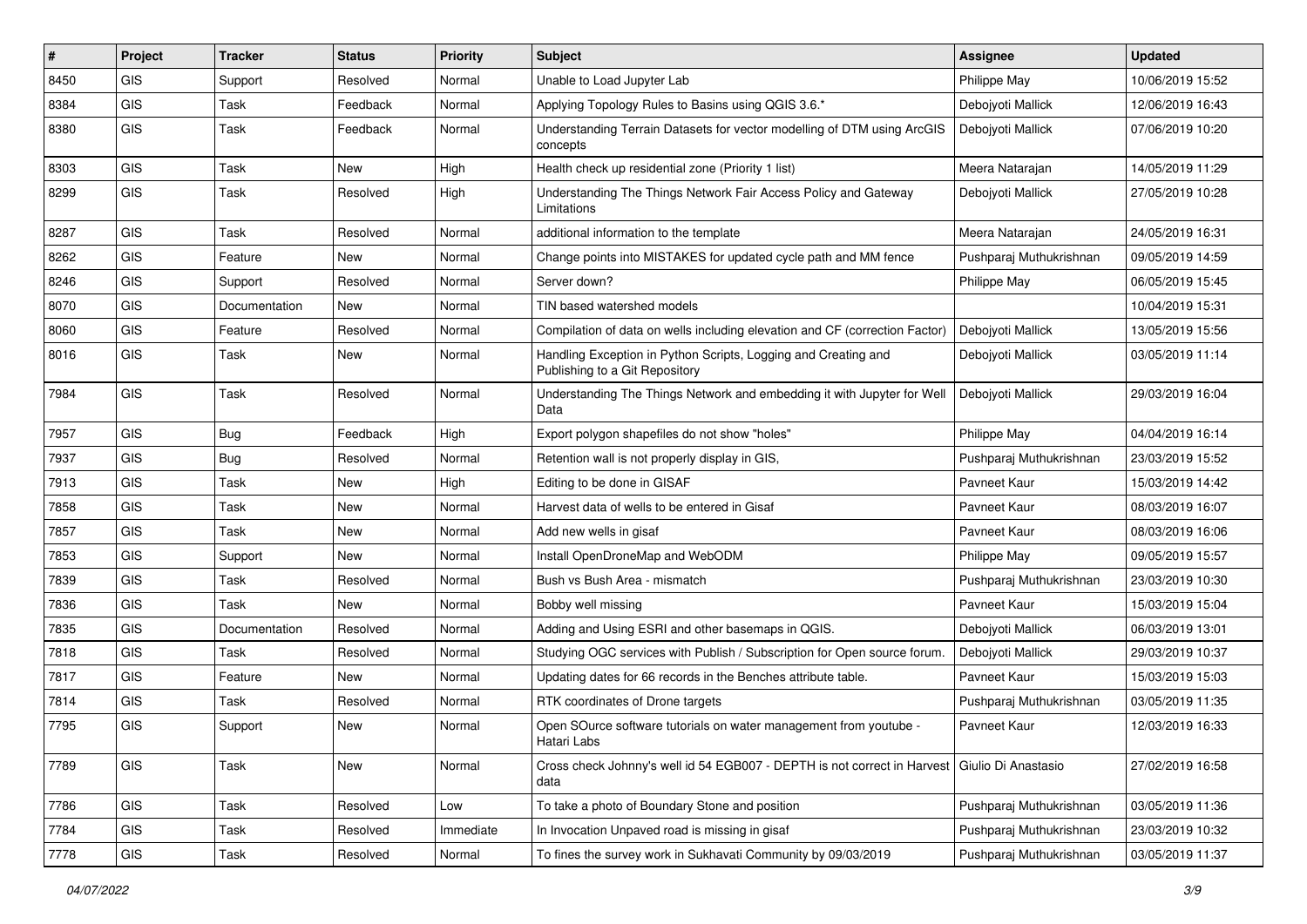| #    | Project                     | <b>Tracker</b> | <b>Status</b> | <b>Priority</b> | <b>Subject</b>                                                                                           | <b>Assignee</b>         | <b>Updated</b>   |
|------|-----------------------------|----------------|---------------|-----------------|----------------------------------------------------------------------------------------------------------|-------------------------|------------------|
| 7776 | GIS                         | Feature        | New           | High            | Text on IZ CAD file                                                                                      | Pavneet Kaur            | 26/02/2019 12:57 |
| 7763 | GIS                         | Feature        | Feedback      | Normal          | Infrastructure: migrate old-admin to the same server than gisaf                                          | Philippe May            | 25/02/2019 11:11 |
| 7762 | <b>GIS</b>                  | Documentation  | New           | Normal          | WEb resources for Open Drone Map                                                                         | Giulio Di Anastasio     | 25/02/2019 10:34 |
| 7746 | GIS                         | Task           | <b>New</b>    | High            | Sacred Groves well                                                                                       | Bala Ramachandran       | 05/03/2019 11:32 |
| 7734 | GIS                         | Task           | New           | Normal          | Start surveying in Sukhavati                                                                             | Ramkumar Sekar          | 25/02/2019 17:49 |
| 7732 | GIS                         | Task           | Resolved      | Urgent          | Water level in Angad's well                                                                              | Bala Ramachandran       | 23/02/2019 11:11 |
| 7724 | GIS                         | Task           | New           | Normal          | Publish CZ and IDZ- Water Project> on Gisaf                                                              | Pavneet Kaur            | 15/03/2019 14:55 |
| 7723 | GIS                         | Task           | Resolved      | Normal          | comparison pH and TDS meter                                                                              | Meera Natarajan         | 09/03/2019 11:18 |
| 7722 | GIS                         | Task           | Resolved      | Normal          | health check standardization of observation                                                              | Meera Natarajan         | 27/02/2019 16:22 |
| 7721 | GIS                         | Task           | New           | Normal          | create template for health check-up                                                                      | Meera Natarajan         | 20/02/2019 11:58 |
| 7698 | GIS                         | Task           | New           | Normal          | EC & pH meter                                                                                            | Meera Natarajan         | 20/02/2019 10:01 |
| 7651 | GIS                         | Task           | New           | Normal          | Create the Proposed shapefile layers                                                                     | Pavneet Kaur            | 13/02/2019 15:44 |
| 7645 | <b>GIS</b>                  | Documentation  | <b>New</b>    | Normal          | Documentation of health checks                                                                           |                         | 18/02/2019 09:24 |
| 7643 | GIS                         | Task           | New           | Normal          | Health check-up in the RZ                                                                                | Meera Natarajan         | 18/02/2019 09:25 |
| 7608 | <b>GIS</b>                  | Task           | <b>New</b>    | Low             | creating a structure for tags                                                                            | Pavneet Kaur            | 15/03/2019 14:58 |
| 7578 | <b>GIS</b>                  | Task           | New           | Normal          | Preparation regarding the meeting with gilles                                                            | Dorian Nadaud           | 06/02/2019 16:08 |
| 7574 | GIS                         | Task           | Resolved      | Normal          | Survey in Maduca                                                                                         | Pushparaj Muthukrishnan | 26/02/2019 14:42 |
| 7554 | GIS                         | Bug            | Resolved      | Normal          | Cannot auto import points for project RZ                                                                 | Philippe May            | 04/02/2019 16:31 |
| 7552 | GIS                         | <b>Bug</b>     | Resolved      | Normal          | error in auto import of raw points to point shapefiles                                                   | Philippe May            | 05/02/2019 11:13 |
| 7551 | GIS                         | Bug            | Resolved      | Normal          | error while downloading shapefiles from gisaf                                                            | Philippe May            | 06/02/2019 09:10 |
| 7550 | GIS                         | Task           | Resolved      | High            | meeting Gilles                                                                                           | Meera Natarajan         | 13/02/2019 11:13 |
| 7549 | GIS                         | Task           | Resolved      | Normal          | Surrender and Grace WWTP Health check                                                                    | Meera Natarajan         | 06/02/2019 09:57 |
| 7548 | GIS                         | Task           | Resolved      | Normal          | To finish the Kalpana line work and Shape file and include the D, E Cad<br>and shape file to master file | Pushparaj Muthukrishnan | 03/05/2019 11:38 |
| 7530 | GIS                         | Task           | New           | Normal          | Check the paint of the piezo boxes                                                                       | Bala Ramachandran       | 02/02/2019 11:34 |
| 7402 | GIS                         | Support        | New           | Normal          | Integrate data from well probes                                                                          | Philippe May            | 10/01/2019 11:12 |
| 7343 | GIS                         | Support        | Resolved      | Normal          | Add layer for locations                                                                                  | Philippe May            | 02/02/2019 15:25 |
| 7243 | GIS                         | <b>Bug</b>     | Resolved      | Normal          | Cannot view well level for some well                                                                     | Bala Ramachandran       | 11/12/2018 15:21 |
| 7161 | GIS                         | Support        | In Progress   | Normal          | Setup remote backup                                                                                      | Philippe May            | 19/12/2018 10:14 |
| 7156 | GIS                         | Support        | Resolved      | Normal          | Make server boot again                                                                                   | Philippe May            | 05/02/2019 11:13 |
| 7120 | GIS                         | Support        | In Progress   | Normal          | High CPU usage on the server (dom0)                                                                      | Philippe May            | 26/02/2019 13:10 |
| 6990 | GIS                         | Support        | Resolved      | Normal          | Create a VM for Notebooks                                                                                | Philippe May            | 10/11/2018 15:57 |
| 6954 | $\ensuremath{\mathsf{GIS}}$ | Support        | Resolved      | Normal          | Create a VM for DB                                                                                       | Philippe May            | 10/11/2018 16:02 |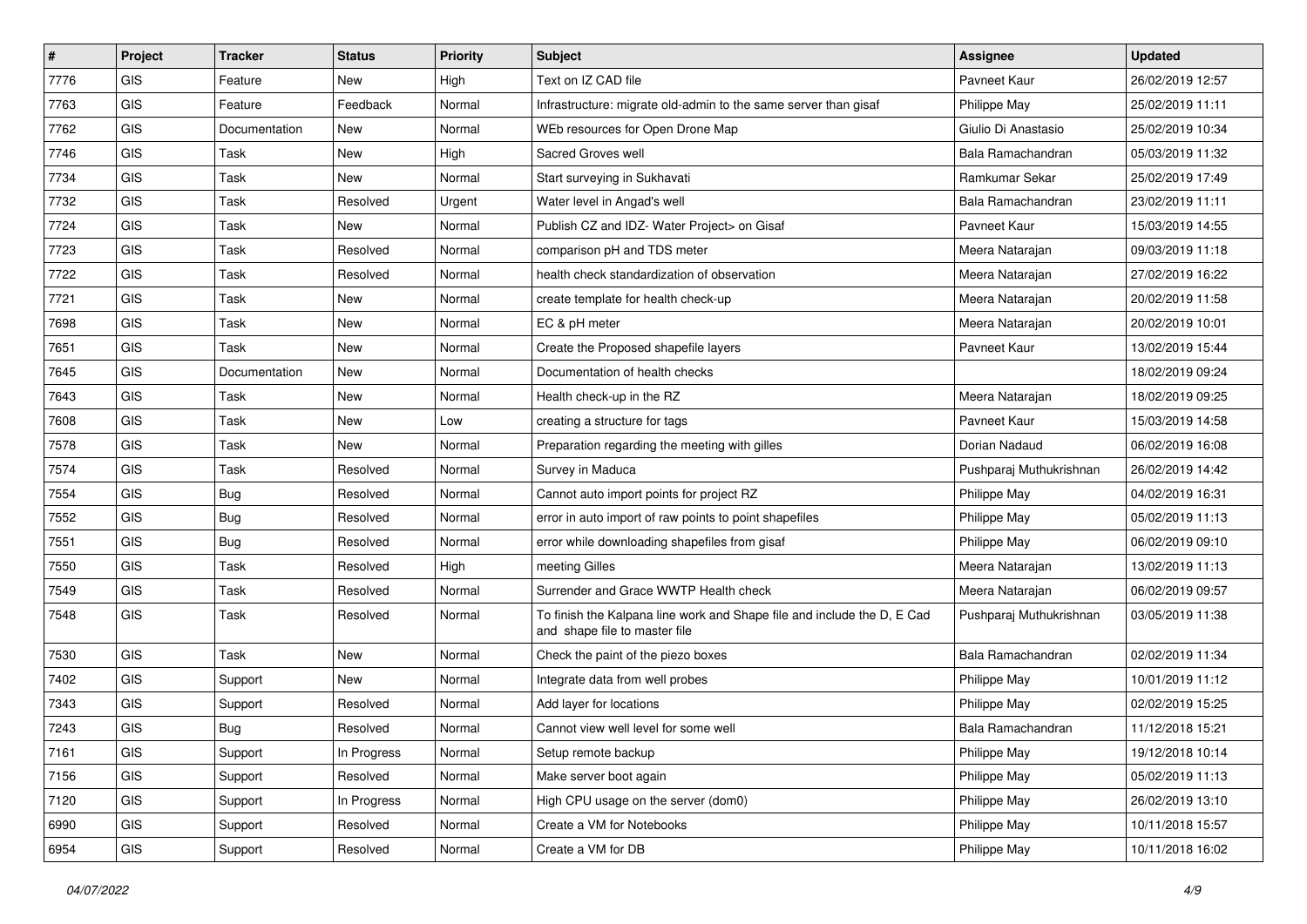| $\vert$ # | Project                                | <b>Tracker</b> | <b>Status</b> | <b>Priority</b> | <b>Subject</b>                                                                      | <b>Assignee</b>     | <b>Updated</b>   |
|-----------|----------------------------------------|----------------|---------------|-----------------|-------------------------------------------------------------------------------------|---------------------|------------------|
| 6769      | GIS                                    | Support        | In Progress   | Normal          | Issue in the DXF conversion                                                         | Pavneet Kaur        | 04/10/2018 15:00 |
| 6494      | GIS                                    | Support        | Resolved      | Normal          | Add CC copyright on data                                                            | Philippe May        | 31/08/2018 21:19 |
| 6077      | GIS                                    | Support        | New           | Normal          | AC in office                                                                        |                     | 23/06/2018 13:05 |
| 5978      | GIS                                    | Task           | Resolved      | High            | Registration for Bangalore Open Street Map conference                               | Philippe May        | 11/06/2018 11:56 |
| 3410      | GIS                                    | Support        | Resolved      | High            | Map website to http://water.auroville.org.in                                        | Philippe May        | 27/12/2016 22:41 |
| 3368      | <b>GIS</b>                             | Bug            | Resolved      | Urgent          | Cannot upload data                                                                  | Philippe May        | 21/12/2016 12:10 |
| 13968     | Geomatic<br>studio models<br>for Gisaf | Feature        | Resolved      | Normal          | Create layers and all for the LB records                                            | Philippe May        | 28/04/2022 17:18 |
| 12646     | Geomatic<br>studio models<br>for Gisaf | Feature        | <b>New</b>    | Normal          | Add and import new data from Johan for OFC                                          | Philippe May        | 01/08/2021 19:46 |
| 12288     | Geomatic<br>studio models<br>for Gisaf | Task           | Resolved      | Normal          | Wells water levels referenced to the mean sea level                                 | Giulio Di Anastasio | 08/06/2021 10:25 |
| 11678     | Geomatic<br>studio models<br>for Gisaf | Feature        | <b>New</b>    | Normal          | Add new models for AVES                                                             | Philippe May        | 02/02/2021 12:13 |
| 11441     | Geomatic<br>studio models<br>for Gisaf | Feature        | <b>New</b>    | Normal          | Add models for AVES                                                                 |                     | 07/12/2020 16:42 |
| 8096      | Geomatic<br>studio models<br>for Gisaf | Task           | Resolved      | Normal          | Creating a Gkpg/shp for elevation points in Basins with category as an<br>attribute | Philippe May        | 24/05/2019 16:57 |
| 7936      | Geomatic<br>studio models<br>for Gisaf | Task           | Resolved      | Normal          | Add the wastewater type to the origin                                               | Philippe May        | 19/03/2019 23:56 |
| 7935      | Geomatic<br>studio models<br>for Gisaf | Task           | Resolved      | Normal          | Template components in order                                                        | Philippe May        | 20/03/2019 15:18 |
| 7725      | Geomatic<br>studio models<br>for Gisaf | Feature        | Resolved      | Normal          | Add a button for generating reports                                                 | Philippe May        | 25/02/2019 13:08 |
| 7711      | Geomatic<br>studio models<br>for Gisaf | Feature        | Resolved      | Normal          | Add fields to component types                                                       | Philippe May        | 25/02/2019 13:06 |
| 7710      | Geomatic<br>studio models<br>for Gisaf | Feature        | Resolved      | Normal          | Add fields to the individual components                                             | Philippe May        | 25/02/2019 13:07 |
| 7709      | Geomatic<br>studio models<br>for Gisaf | Feature        | Resolved      | Normal          | Waste water treatment plant improvements                                            | Philippe May        | 19/03/2019 23:58 |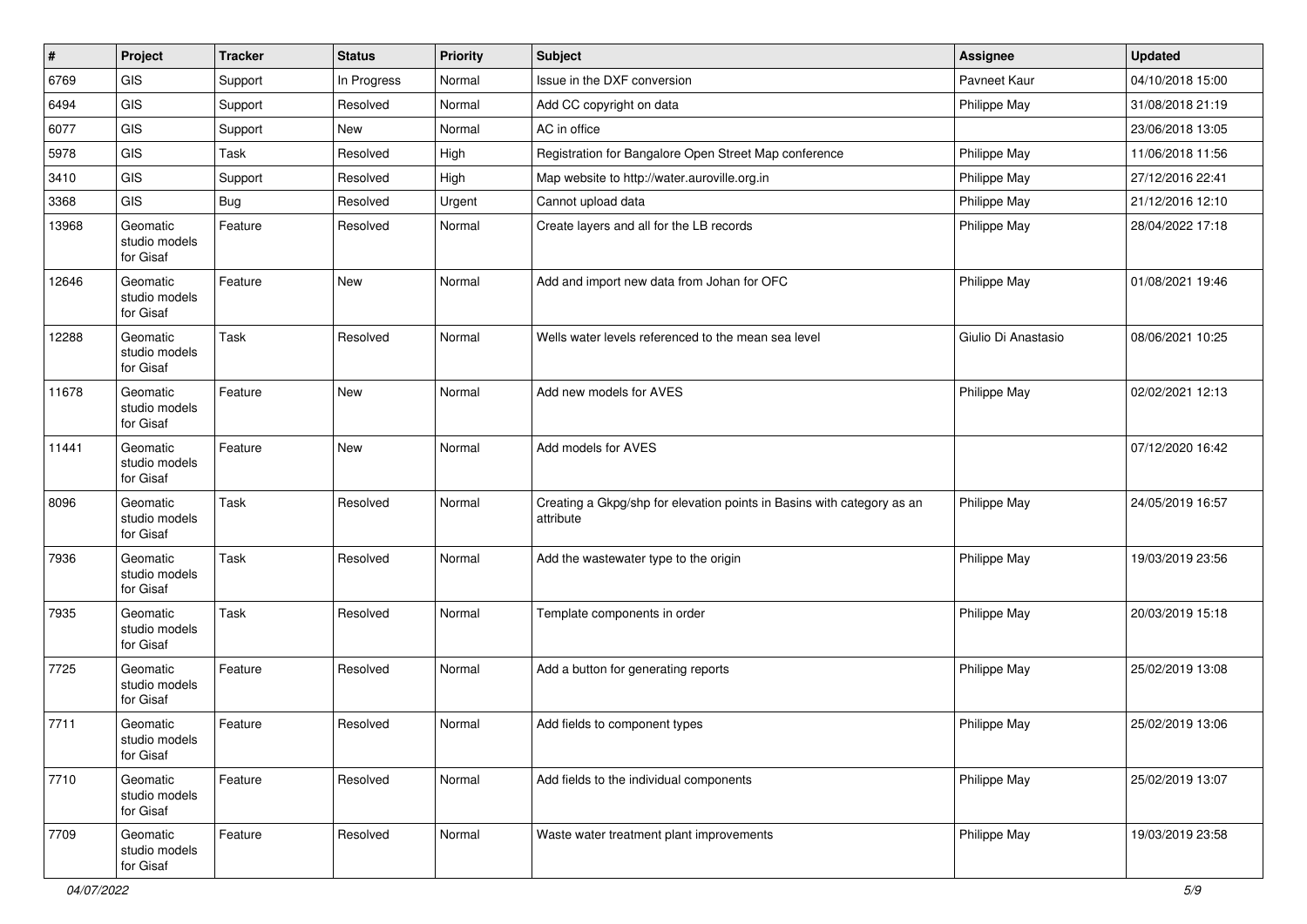| $\vert$ # | Project                                | <b>Tracker</b> | <b>Status</b> | <b>Priority</b> | <b>Subject</b>                                             | Assignee            | <b>Updated</b>   |
|-----------|----------------------------------------|----------------|---------------|-----------------|------------------------------------------------------------|---------------------|------------------|
| 7696      | Geomatic<br>studio models<br>for Gisaf | Feature        | Resolved      | Normal          | HT Cables shapefile from Johan                             | Philippe May        | 25/02/2019 18:54 |
| 13985     | Gisaf                                  | Bug            | New           | High            | Gisaf is hanged                                            | Philippe May        | 29/04/2022 22:15 |
| 13952     | Gisaf                                  | Support        | Resolved      | Normal          | Gisaf isn't Connecting                                     | Philippe May        | 25/04/2022 11:27 |
| 13805     | Gisaf                                  | Bug            | Resolved      | Normal          | Need to learn how to use tags on survey features           | Giulio Di Anastasio | 23/03/2022 23:03 |
| 13766     | Gisaf                                  | Bug            | New           | Normal          | OGCAPI: make async                                         | Philippe May        | 11/03/2022 14:39 |
| 13681     | Gisaf                                  | Support        | Resolved      | Normal          | Gisaf isn't Connecting                                     | Philippe May        | 19/02/2022 11:01 |
| 13642     | Gisaf                                  | Support        | Resolved      | Urgent          | Electrical problems: Server down                           | Philippe May        | 15/02/2022 09:38 |
| 13478     | Gisaf                                  | <b>Bug</b>     | New           | Normal          | gisaf.csr.av refused to connect                            | Giulio Di Anastasio | 08/01/2022 14:52 |
| 13258     | Gisaf                                  | Bug            | Resolved      | Normal          | Missing data from AmbientWeather weather stations          | Philippe May        | 21/11/2021 16:50 |
| 13202     | Gisaf                                  | Support        | Resolved      | Normal          | Gisaf is showing error                                     | Philippe May        | 12/11/2021 12:59 |
| 13125     | Gisaf                                  | <b>Bug</b>     | Resolved      | Normal          | Live layers: error with no detail shown                    | Philippe May        | 01/11/2021 19:06 |
| 13107     | Gisaf                                  | Support        | New           | Normal          | Errors                                                     | Bala Ramachandran   | 27/10/2021 19:31 |
| 13106     | Gisaf                                  | Support        | New           | Normal          | Errors                                                     | Bala Ramachandran   | 27/10/2021 17:02 |
| 13090     | Gisaf                                  | Support        | Resolved      | Normal          | Importing error in new admin                               | Philippe May        | 28/10/2021 11:00 |
| 12714     | Gisaf                                  | Feature        | New           | Normal          | Dana well correction factor changed                        | Giulio Di Anastasio | 21/09/2021 12:57 |
| 12688     | Gisaf                                  | Support        | Resolved      | Normal          | Layers are not visible                                     | Philippe May        | 10/08/2021 10:03 |
| 12491     | Gisaf                                  | Feature        | Resolved      | Normal          | Measure distances on the map                               | Philippe May        | 11/07/2021 11:51 |
| 11966     | Gisaf                                  | Support        | New           | Normal          | <b>QGIS Graphical Modeler</b>                              | Giulio Di Anastasio | 16/04/2021 13:09 |
| 11933     | Gisaf                                  | Support        | Resolved      | Normal          | Importing Error                                            |                     | 30/03/2021 14:55 |
| 11907     | Gisaf                                  | Feature        | Resolved      | Normal          | Allow specific project list for custom models              | Philippe May        | 19/03/2021 16:13 |
| 11886     | Gisaf                                  | Support        | Resolved      | Normal          | Pandas resample deprecation warning                        | Philippe May        | 16/03/2021 12:49 |
| 11762     | Gisaf                                  | Feature        | Resolved      | Normal          | Switch from Mapbox to Maplibre                             | Philippe May        | 20/11/2021 15:21 |
| 11691     | Gisaf                                  | Support        | Resolved      | Normal          | Error on when importing geopackage                         | Selvarani C         | 18/03/2021 11:28 |
| 11649     | Gisaf                                  | Feature        | Resolved      | Normal          | Wells timeline dashboard misc. improvements                | Philippe May        | 27/01/2021 15:47 |
| 11648     | Gisaf                                  | Documentation  | New           | Normal          | Styling categories                                         | Giulio Di Anastasio | 27/01/2021 16:02 |
| 11577     | Gisaf                                  | Feature        | Resolved      | Normal          | Dashboard: multiple sections per page                      | Philippe May        | 27/01/2021 12:37 |
| 11457     | Gisaf                                  | Support        | Resolved      | Normal          | Building Shed and Retaining Walls are not showing in a map | <b>Philippe May</b> | 14/12/2020 19:52 |
| 11449     | Gisaf                                  | Feature        | Resolved      | Normal          | Strip extra characters when importing survey CSV files     | Philippe May        | 10/12/2020 01:06 |
| 11262     | Gisaf                                  | Support        | Resolved      | Normal          | importing Error                                            |                     | 04/11/2020 14:49 |
| 11260     | Gisaf                                  | Support        | Resolved      | Normal          | Reconciliation is not happening                            |                     | 03/11/2020 11:32 |
| 11081     | Gisaf                                  | Support        | New           | Normal          | Gisaf doesn't allowed multiple reconciliation              | Philippe May        | 01/10/2020 15:00 |
| 11071     | Gisaf                                  | Support        | New           | Normal          | Reconciliation: cannot find some points                    | Philippe May        | 01/10/2020 13:03 |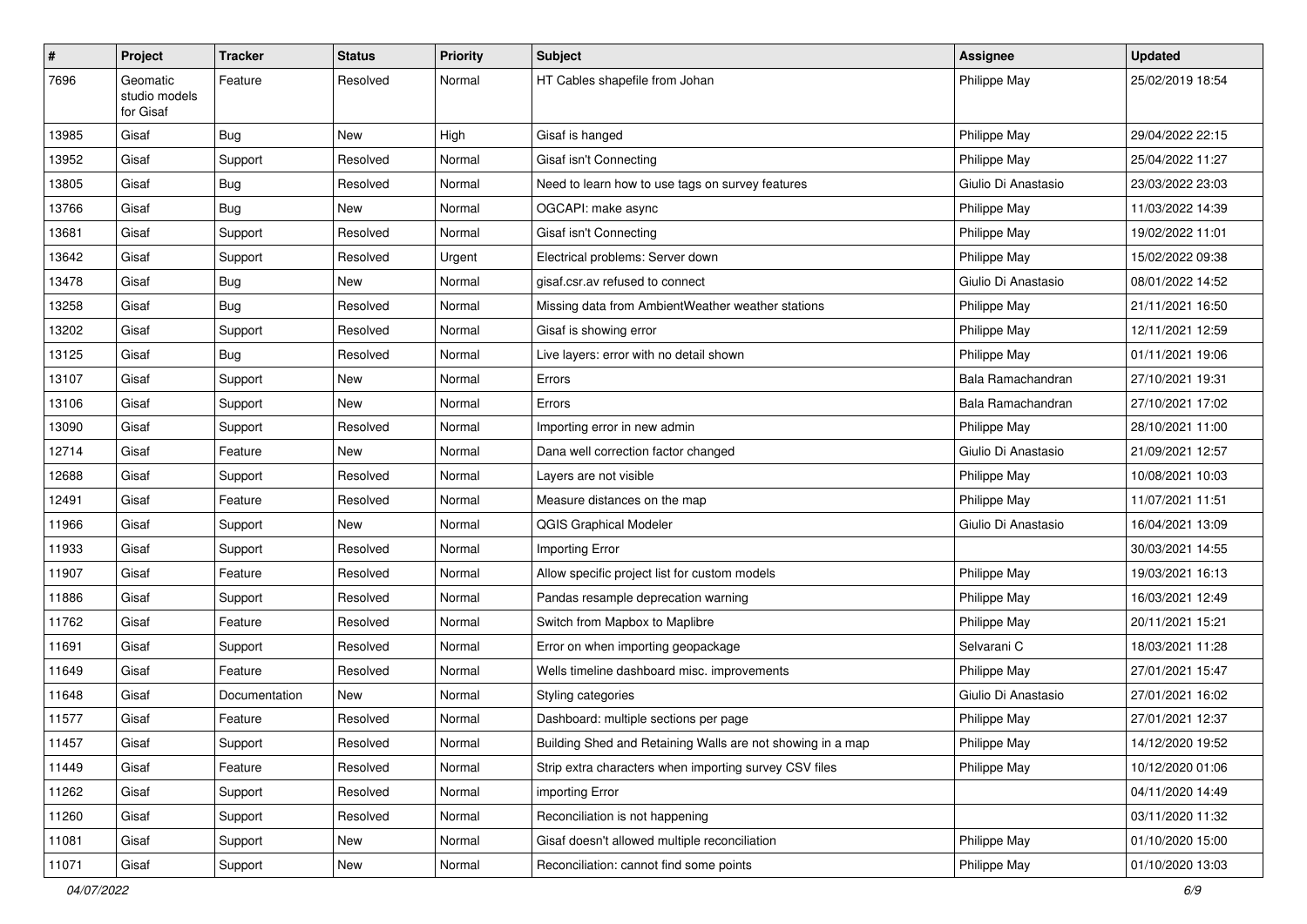| #     | Project | <b>Tracker</b> | <b>Status</b> | <b>Priority</b> | Subject                                                                                                      | Assignee            | <b>Updated</b>   |
|-------|---------|----------------|---------------|-----------------|--------------------------------------------------------------------------------------------------------------|---------------------|------------------|
| 10991 | Gisaf   | Bug            | <b>New</b>    | Normal          | Graph of Average rainfall by month in Dashboard - limited viewing area<br>when zooming in                    | Philippe May        | 17/09/2020 14:49 |
| 10979 | Gisaf   | Bug            | Resolved      | Normal          | Line work import: no geometries?                                                                             | Selvarani C         | 17/09/2020 01:08 |
| 10948 | Gisaf   | Feature        | Resolved      | Normal          | Add WMS3 server capabilities (with pygeoapi)                                                                 | Philippe May        | 14/09/2020 16:59 |
| 10920 | Gisaf   | Feature        | Resolved      | Normal          | Add option to display labels on the map                                                                      | Philippe May        | 07/09/2020 11:54 |
| 10830 | Gisaf   | Bug            | Resolved      | Normal          | Import issue with raw survey points                                                                          | Philippe May        | 30/08/2020 14:45 |
| 10829 | Gisaf   | <b>Bug</b>     | Resolved      | Normal          | Missing symbols                                                                                              | Philippe May        | 24/08/2020 12:34 |
| 10819 | Gisaf   | Bug            | Resolved      | Normal          | Evergreen well: popup showing "null" instead of location, status, type                                       | Philippe May        | 23/08/2020 23:44 |
| 10741 | Gisaf   | Feature        | Resolved      | Normal          | Add a way for changing status of a feature, given its original id                                            | Philippe May        | 16/09/2020 17:35 |
| 10740 | Gisaf   | Bug            | Resolved      | Normal          | Change status: issue with projection system                                                                  | Philippe May        | 17/09/2020 14:34 |
| 10732 | Gisaf   | Bug            | Resolved      | Normal          | Wind Speed unit                                                                                              | Philippe May        | 04/08/2020 16:52 |
| 10728 | Gisaf   | Bug            | Resolved      | Normal          | Cannot download CSV for values                                                                               | Philippe May        | 03/08/2020 15:49 |
| 10675 | Gisaf   | Feature        | Resolved      | Normal          | Add attribution on map                                                                                       | Philippe May        | 04/07/2021 13:58 |
| 10569 | Gisaf   | Feature        | Resolved      | Normal          | Well Masterfile/Repository                                                                                   | Philippe May        | 19/12/2020 17:10 |
| 10539 | Gisaf   | Bug            | Resolved      | Normal          | New basket admin: the metadata (surveyor, etc) aren't populated from raw<br>points when importing shapefiles | Philippe May        | 15/07/2020 15:02 |
| 10536 | Gisaf   | Feature        | Resolved      | Normal          | Migrate PlottableModel.Actions.download csv value to plugins                                                 | Philippe May        | 15/07/2020 15:07 |
| 10439 | Gisaf   | Bug            | Resolved      | Normal          | Reconciliation: use categories instead of layers                                                             | Philippe May        | 27/06/2020 05:21 |
| 10407 | Gisaf   | Bug            | Resolved      | Normal          | Live layer DXF export: missing reprojection                                                                  | Philippe May        | 23/06/2020 04:24 |
| 10400 | Gisaf   | Bug            | Resolved      | Normal          | Map search: works only once                                                                                  | Philippe May        | 24/06/2020 12:05 |
| 10364 | Gisaf   | Support        | New           | Normal          | Reconcile the reconciliations                                                                                | Philippe May        | 17/06/2020 17:27 |
| 10360 | Gisaf   | <b>Bug</b>     | Resolved      | Normal          | Cannot import survey: accuracy issue                                                                         | Philippe May        | 17/06/2020 01:29 |
| 10344 | Gisaf   | Bug            | <b>New</b>    | Normal          | Error: No accuracy defined for surveyor Eric Chacra - Baraka and<br>equipment {file.equipment}               | Giulio Di Anastasio | 16/06/2020 04:27 |
| 10337 | Gisaf   | Bug            | Resolved      | Normal          | Custom layers with a "status" column not displayed on the map                                                | Philippe May        | 13/06/2020 17:36 |
| 10331 | Gisaf   | Feature        | Resolved      | Normal          | Reconciliation: sort layer by alphabetical order                                                             | Philippe May        | 12/06/2020 17:45 |
| 10306 | Gisaf   | Bug            | Resolved      | Normal          | Logout not working                                                                                           | Philippe May        | 11/06/2020 12:13 |
| 10289 | Gisaf   | Bug            | Resolved      | Normal          | New basket: cannot import raingauge Excel sheet                                                              | Philippe May        | 11/06/2020 12:17 |
| 10228 | Gisaf   | i Bug          | <b>New</b>    | Normal          | Telephone box: geopackage error while downloading, geometry wrong in<br>shape file                           | Giulio Di Anastasio | 28/05/2020 18:09 |
| 10224 | Gisaf   | Support        | Resolved      | Normal          | Update gs.basemaps in Jupyter notebooks                                                                      | Philippe May        | 14/06/2021 16:15 |
| 10214 | Gisaf   | Support        | New           | Normal          | Multiple Reconciliations                                                                                     | Philippe May        | 27/05/2020 16:12 |
| 10213 | Gisaf   | <b>Bug</b>     | Resolved      | Normal          | Point showing in the reconciliation pop-up but error while reconciling                                       | Philippe May        | 26/06/2020 14:37 |
| 10182 | Gisaf   | Feature        | Resolved      | Normal          | Function to change status of surveyed features                                                               | Philippe May        | 15/07/2020 15:10 |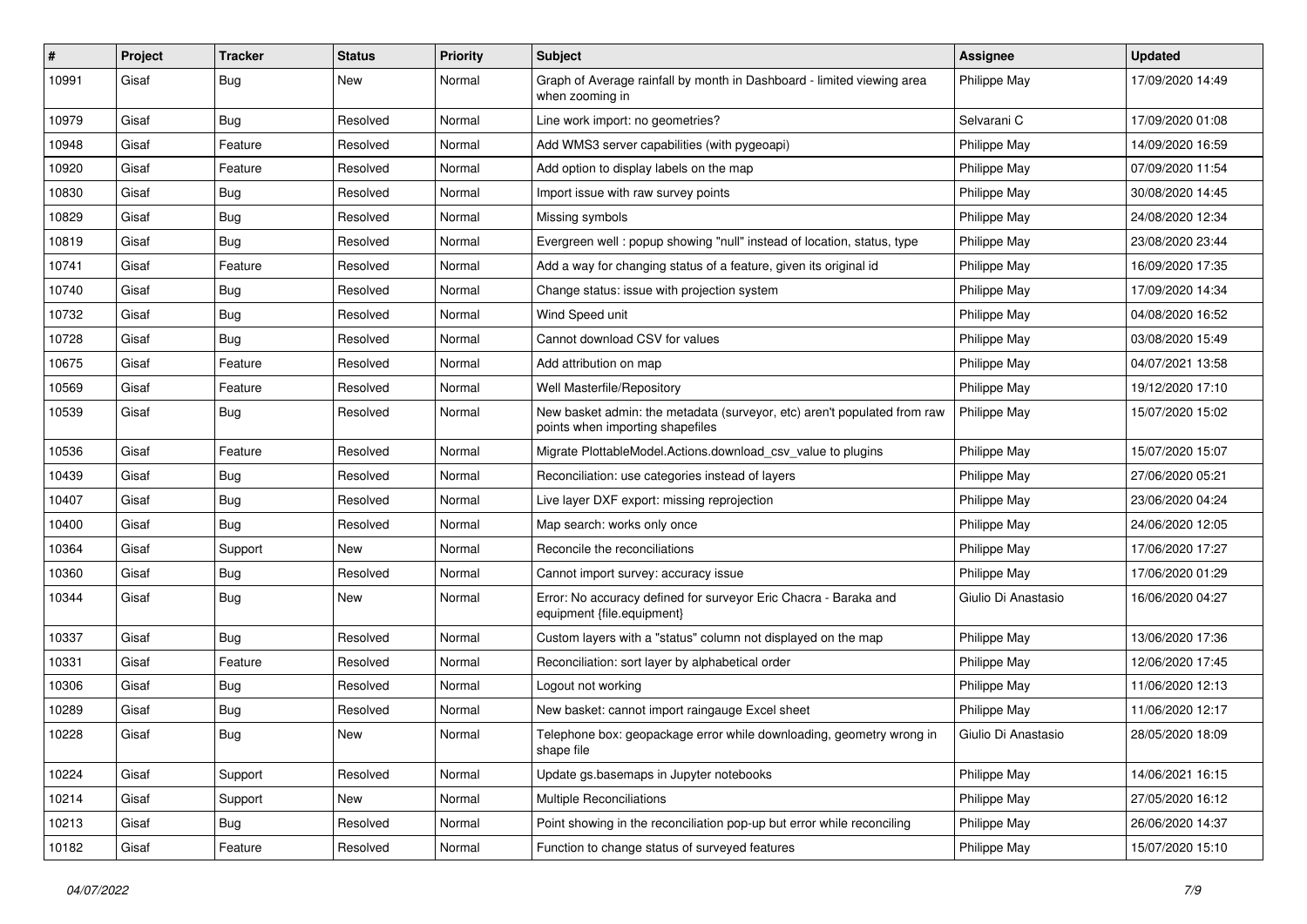| #     | Project | <b>Tracker</b> | <b>Status</b> | <b>Priority</b> | Subject                                                                                               | <b>Assignee</b>        | <b>Updated</b>   |
|-------|---------|----------------|---------------|-----------------|-------------------------------------------------------------------------------------------------------|------------------------|------------------|
| 10180 | Gisaf   | Bug            | Resolved      | Normal          | Error importing Johan's shapefile                                                                     | Philippe May           | 27/05/2020 15:34 |
| 10152 | Gisaf   | Feature        | Resolved      | Normal          | wells list in Measures Tab with only wells having measures                                            | Philippe May           | 10/06/2020 15:05 |
| 10149 | Gisaf   | Bug            | Resolved      | Normal          | Import basket: fix authorization auto import                                                          | Philippe May           | 09/06/2020 23:09 |
| 10140 | Gisaf   | <b>Bug</b>     | New           | Normal          | Admin: sort out manager role                                                                          | Philippe May           | 19/05/2020 19:22 |
| 10125 | Gisaf   | <b>Bug</b>     | Resolved      | Normal          | Feature with Status other than existing, not showing in the map (example:<br>future building outline) | Philippe May           | 20/05/2020 04:05 |
| 10123 | Gisaf   | Bug            | Resolved      | Normal          | Basket Upload: store not saved                                                                        | Philippe May           | 19/05/2020 17:36 |
| 10122 | Gisaf   | Bug            | Resolved      | Normal          | Reconciliation: missing categories                                                                    | Philippe May           | 19/05/2020 02:53 |
| 10014 | Gisaf   | Feature        | Resolved      | Normal          | Interity checks                                                                                       | Philippe May           | 19/05/2020 19:23 |
| 9944  | Gisaf   | Feature        | Resolved      | Normal          | Admin: manage categories                                                                              | Philippe May           | 10/04/2020 12:06 |
| 9789  | Gisaf   | Feature        | New           | Normal          | Login: put in a dialog                                                                                | Philippe May           | 28/02/2020 04:28 |
| 9749  | Gisaf   | Feature        | New           | Normal          | Strip extra characters in graphQL queries                                                             | Philippe May           | 07/09/2020 12:48 |
| 9603  | Gisaf   | <b>Bug</b>     | New           | Normal          | Map: clean memory after removing layer                                                                | Philippe May           | 20/01/2020 13:05 |
| 9602  | Gisaf   | Bug            | Resolved      | Normal          | Map: ability to cancel download                                                                       | Philippe May           | 20/01/2020 18:32 |
| 9592  | Gisaf   | Support        | Resolved      | Urgent          | Follow up migration                                                                                   | Philippe May           | 19/01/2020 13:42 |
| 9563  | Gisaf   | Feature        | Resolved      | Normal          | Live layers: add option to link to a map feature                                                      | Philippe May           | 12/01/2020 22:22 |
| 9552  | Gisaf   | Documentation  | Resolved      | Normal          | Weekly resampling - Starts on mondays                                                                 | Philippe May           | 25/07/2020 17:12 |
| 9538  | Gisaf   | Feature        | New           | Normal          | Download shapefile of raw survey points facility - TO BE REMOVED?                                     | Philippe May           | 07/01/2020 14:35 |
| 9534  | Gisaf   | Feature        | Resolved      | Normal          | GeoJson store: systematically use geodataframes                                                       | Philippe May           | 07/01/2020 16:51 |
| 9519  | Gisaf   | <b>Bug</b>     | Resolved      | Normal          | Map info: fix icons                                                                                   | Philippe May           | 02/01/2020 13:11 |
| 9517  | Gisaf   | Feature        | Resolved      | Normal          | Tags: add location                                                                                    | Philippe May           | 03/01/2020 11:54 |
| 9516  | Gisaf   | Feature        | Resolved      | Normal          | Map: add option to grab link to the selected feature                                                  | Philippe May           | 02/01/2020 15:42 |
| 9510  | Gisaf   | Feature        | Resolved      | Normal          | Automatically resample to daily when there's too much data                                            | Philippe May           | 01/01/2020 14:12 |
| 9509  | Gisaf   | Feature        | Resolved      | Normal          | Update angular-plotly to 1.5.0                                                                        | Philippe May           | 04/01/2020 12:05 |
| 9493  | Gisaf   | Bug            | Resolved      | Normal          | Plotly png download resize frame                                                                      | Philippe May           | 26/12/2019 16:37 |
| 9483  | Gisaf   | Support        | New           | Normal          | Performance: writing gpkg is slower than shapefiles                                                   | Philippe May           | 08/01/2020 11:15 |
| 9468  | Gisaf   | Bug            | Feedback      | Normal          | "Find my Location" button on map returns strange result !!                                            | <b>Richard Presley</b> | 20/12/2019 19:36 |
| 9466  | Gisaf   | Support        | Resolved      | Normal          | Rename "altitude" to "elevation"                                                                      | Philippe May           | 08/01/2020 11:27 |
| 9465  | Gisaf   | Bug            | Resolved      | Normal          | Export plots to PNG missing axis labels                                                               | Philippe May           | 08/01/2020 11:35 |
| 9036  | Gisaf   | <b>Bug</b>     | Resolved      | Normal          | Fix login indicator                                                                                   | Philippe May           | 03/10/2019 15:15 |
| 8756  | Gisaf   | <b>Bug</b>     | Resolved      | Normal          | Map: handle errors when layers (eg, in base maps) don't actually exist                                | Philippe May           | 02/08/2019 16:40 |
| 8721  | Gisaf   | Feature        | New           | Normal          | Survey data basket: handle the case when more than one file in the basket<br>per day                  | Philippe May           | 14/10/2020 17:01 |
| 8669  | Gisaf   | Feature        | Resolved      | Normal          | Groups of map layers                                                                                  | Philippe May           | 26/07/2019 10:51 |